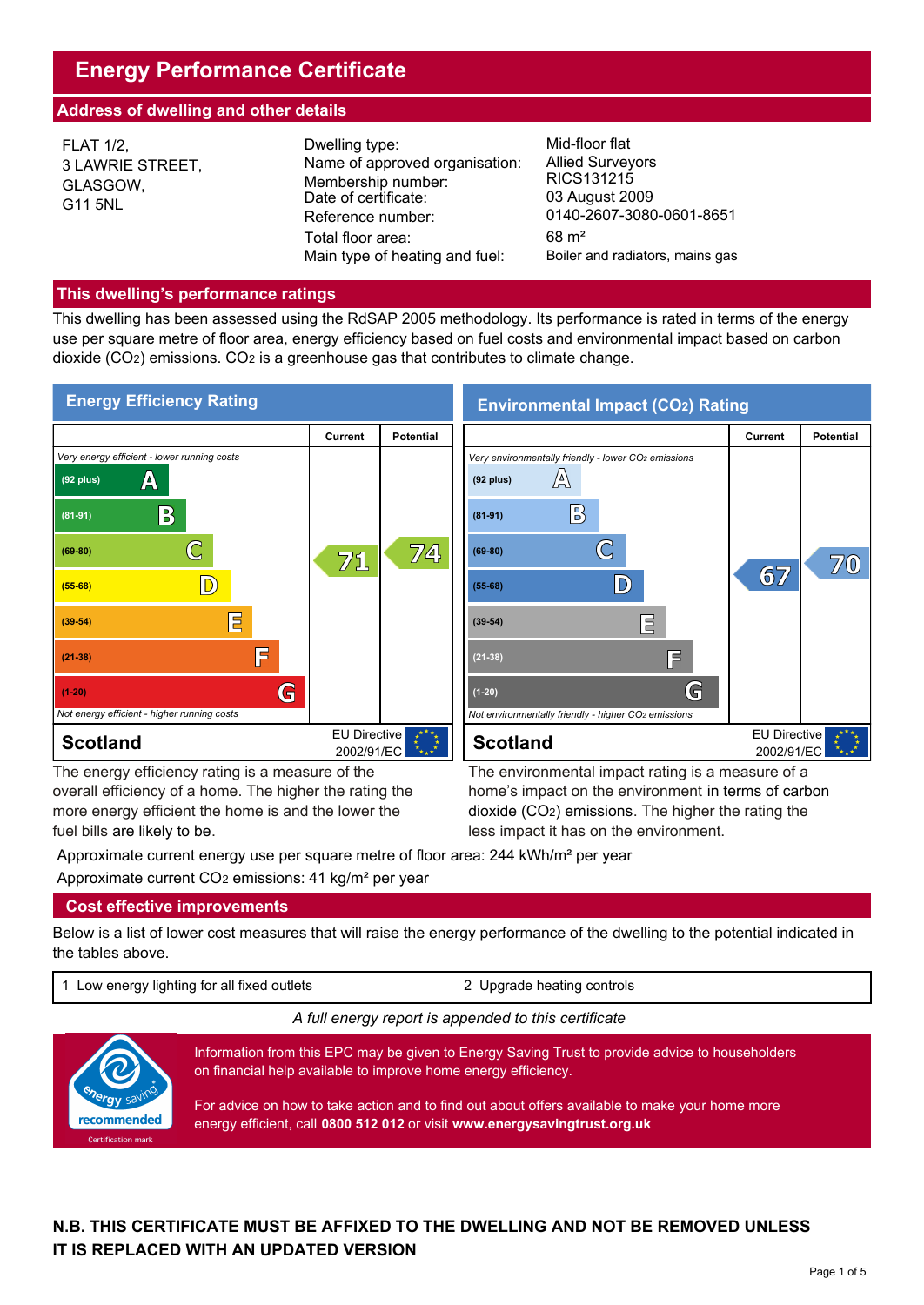03 August 2009 RRN: 0140-2607-3080-0601-8651

# **Energy Report**

The Energy Performance Certificate and Energy Report for this dwelling were produced following an energy assessment undertaken by a member of RICS Protocol for Scotland. This is an organisation which has been approved by the Scottish ministers. The certificate has been produced under the Building (Scotland) Amendment Regulations 2006 and a copy of the certificate and this energy report have been lodged on a national register.

| Assessor's name:<br>Company name/trading name:<br>Address: | Mr. Gavin Hubbert<br><b>Allied Surveyors</b><br>Herbert House 30 Herbert Street, Glasgow, G20 6NB |
|------------------------------------------------------------|---------------------------------------------------------------------------------------------------|
| Phone number:                                              | 0141 337 75 75                                                                                    |
| Fax number:                                                | 0141 337 3007                                                                                     |
| E-mail address:                                            | gavin.hubbert@alliedsurveyors.com                                                                 |

Related party disclosure:

## **Estimated energy use, carbon dioxide (CO2) emissions and fuel costs of this home**

|                          | Current                         | Potential                       |
|--------------------------|---------------------------------|---------------------------------|
| Energy use               | 244 kWh/m <sup>2</sup> per year | 223 kWh/m <sup>2</sup> per year |
| Carbon dioxide emissions | 2.8 tonnes per year             | 2.6 tonnes per year             |
| Lighting                 | £65 per year                    | £35 per year                    |
| Heating                  | £420 per year                   | £405 per year                   |
| Hot water                | £90 per year                    | £85 per year                    |

Based on standardised assumptions about occupancy, heating patterns and geographical location, the above table provides an indication of how much it will cost to provide lighting, heating and hot water to this home. The fuel costs only take into account the cost of fuel and not any associated service, maintenance or safety inspection. This certificate has been provided for comparative purposes only and enables one home to be compared with another. Always check the date the certificate was issued, because fuel prices can increase over time and energy saving recommendations will evolve.

# **About the building's performance ratings**

The ratings on the certificate provide a measure of the building's overall energy efficiency and its environmental impact, calculated in accordance with a national methodology that takes into account factors such as insulation, heating and hot water systems, ventilation and fuels used.

Not all buildings are used in the same way, so energy ratings use 'standard occupancy' assumptions which may be different from the specific way you use your home.

Buildings that are more energy efficient use less energy, save money and help protect the environment. A building with a rating of 100 would cost almost nothing to heat and light and would cause almost no carbon emissions. The potential ratings in the certificate describe how close this building could get to 100 if all the cost effective recommended improvements were implemented.

# **About the impact of buildings on the environment**

One of the biggest contributors to global warming is carbon dioxide. The way we use energy in buildings causes emissions of carbon. The energy we use for heating, lighting and power in homes produces over a quarter of the UK's carbon dioxide emissions and other buildings produce a further one-sixth.

The average household causes about 6 tonnes of carbon dioxide every year. Adopting the recommendations in this report can reduce emissions and protect the environment. You could reduce emissions even more by switching to renewable energy sources. In addition there are many simple everyday measures that will save money, improve comfort and reduce the impact on the environment. Some examples are given at the end of this report.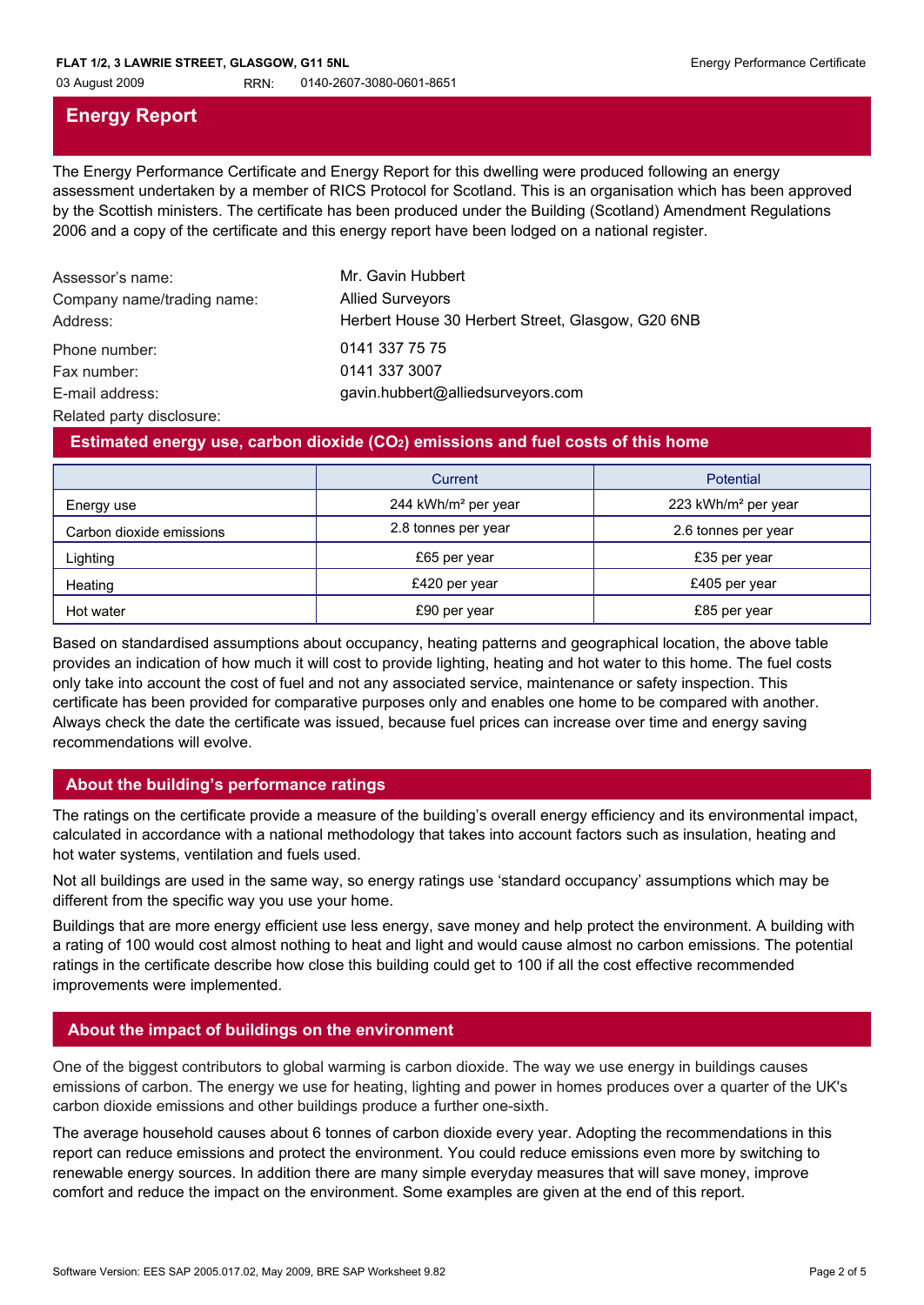#### 03 August 2009 RRN: 0140-2607-3080-0601-8651

### **Summary of this home's energy performance related features**

The following is an assessment of the key individual elements that have an impact on this home's performance rating. Each element is assessed against the following scale: Very poor / Poor / Average / Good / Very good.

| Elements                         | Description                                  | Current performance      |               |
|----------------------------------|----------------------------------------------|--------------------------|---------------|
|                                  |                                              | <b>Energy Efficiency</b> | Environmental |
| Walls                            | Sandstone, as built, no insulation (assumed) | Poor                     | Poor          |
| Roof                             | (another dwelling above)                     |                          |               |
| Floor                            | (other premises below)                       |                          |               |
| <b>Windows</b>                   | Fully double glazed                          | Average                  | Average       |
| Main heating                     | Boiler and radiators, mains gas              | Good                     | Very good     |
| Main heating controls            | Programmer, TRVs and bypass                  | Poor                     | Poor          |
| Secondary heating                | None                                         |                          | -             |
| Hot water                        | From main system                             | Good                     | Very good     |
| Lighting                         | Low energy lighting in 17% of fixed outlets  | Poor                     | Poor          |
| Current energy efficiency rating |                                              | C <sub>71</sub>          |               |
|                                  | Current environmental impact (CO2) rating    |                          | D 67          |

# **Low and zero carbon energy sources**

These are sources of energy (producing or providing electricity or hot water) which emit little or no carbon dioxide into the atmosphere. There are none applicable to this home.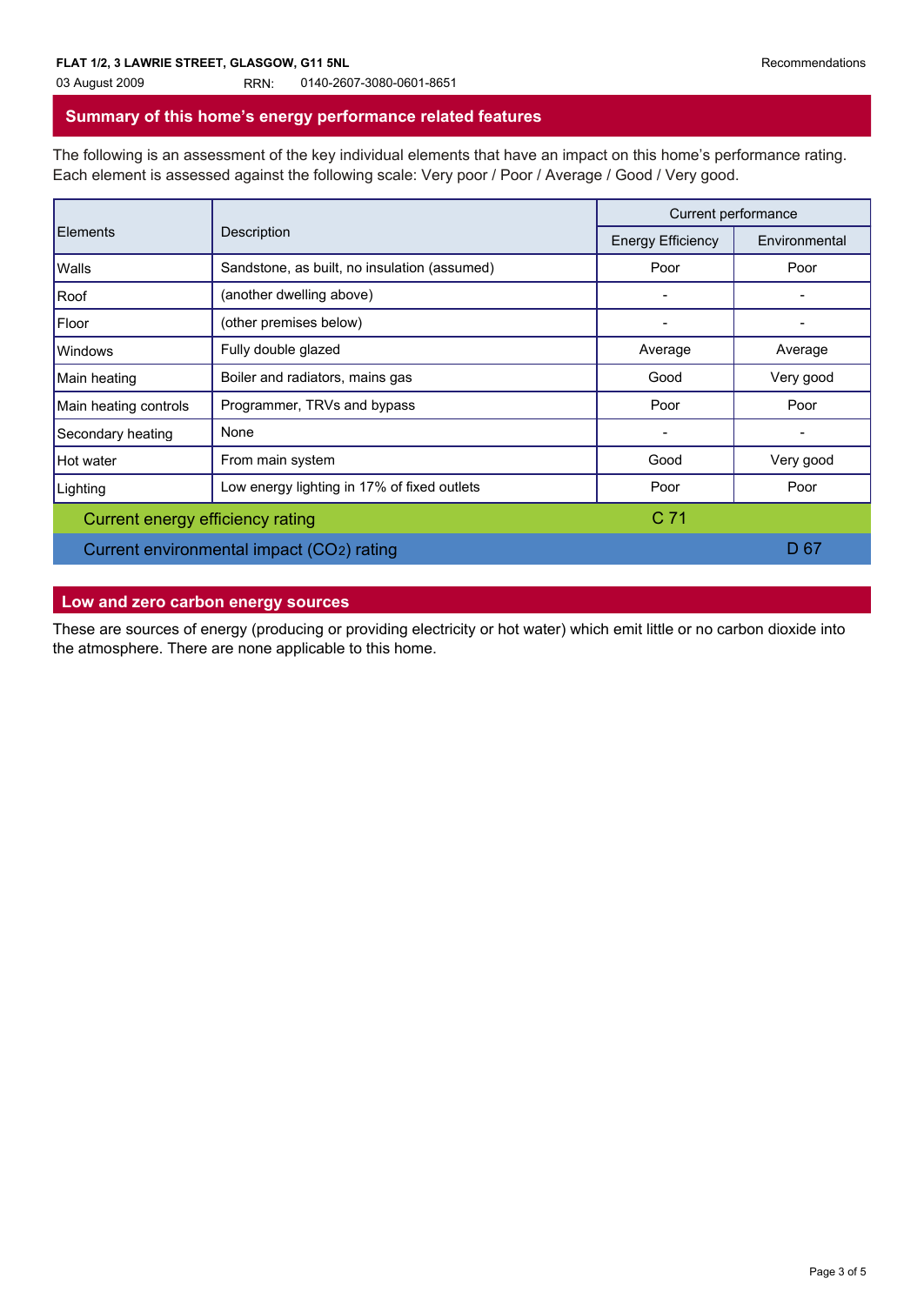#### 03 August 2009 RRN: 0140-2607-3080-0601-8651

## **Recommended measures to improve this home's energy performance**

The measures below are cost effective. The performance ratings after improvement listed below are cumulative, that is they assume the improvements have been installed in the order that they appear in the table. However you should check the conditions in any covenants, warranties or sale contracts, and whether any legal permissions are required such as a building warrant, planning consent or listed building restrictions.

|                                             | <b>Typical savings</b>        | Performance ratings after improvement |                      |
|---------------------------------------------|-------------------------------|---------------------------------------|----------------------|
| Lower cost measures (up to £500)            | per year<br>Energy efficiency |                                       | Environmental impact |
| Low energy lighting for all fixed outlets   | £24                           | C 72                                  | D 68                 |
| Upgrade heating controls                    | £26                           | C 74                                  | C 70                 |
| Total                                       | £50                           |                                       |                      |
| Potential energy efficiency rating          |                               | C <sub>74</sub>                       |                      |
| Potential environmental impact (CO2) rating |                               |                                       | C 70                 |

# **Further measures to achieve even higher standards**

The further measures listed below should be considered in addition to those already specified if aiming for the highest possible standards for this home. Some of these measures may be cost-effective when other building work is being carried out such as an alteration, extension or repair. Also they may become cost-effective in the future depending on changes in technology costs and fuel prices. However you should check the conditions in any covenants, warranties or sale contracts, and whether any legal permissions are required such as a building warrant, planning consent or listed building restrictions.

| 3 50 mm internal or external wall insulation | £115 | <b>B</b> 81 | C.79 |
|----------------------------------------------|------|-------------|------|
| Enhanced energy efficiency rating            |      | <b>B</b> 81 |      |
| Enhanced environmental impact (CO2) rating   |      |             | C.79 |

Improvements to the energy efficiency and environmental impact ratings will usually be in step with each other. However, they can sometimes diverge because reduced energy costs are not always accompanied by a reduction in carbon dioxide (CO2) emissions.